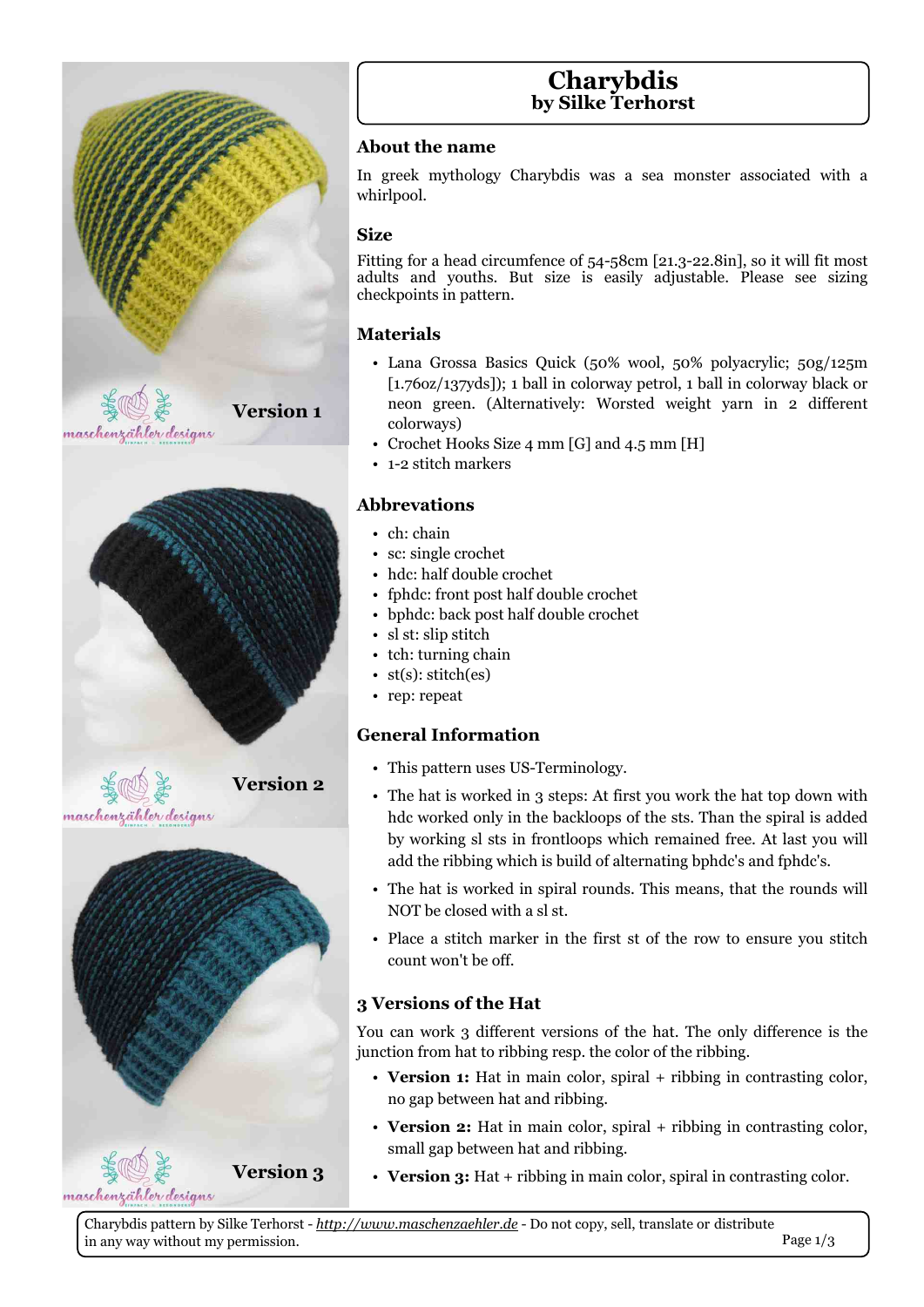## **Sdwhuq**

#### K dw0Lqf uhdvhv

Z lwk p dlq froru +Shwuro,/ kr rn vl}h 7p p  $\sqrt{3}$  dqg rqo | z runlqj lqwr wkhedfnor r sv r i wkh ww=

| Urxqg $4=$ I rup d P dj If Ulqj / Iq Ulqj = $wk$ 04 + gr qrw<br>$frxqw/$ ; kgf $dqwwd$ c=; kgf,                       |
|-----------------------------------------------------------------------------------------------------------------------|
| Ur xqg 5= 5 kgf lq hdfk ww+lq wr wdo = 49 kgf,                                                                        |
| Urxqg 6= -5 kgf lq qh{www/4 kgf lq qh{www.uhsiurp -<br>wrhqg riurxqg +lqwrwdo⊨57 kgf,                                 |
| Ur x q $7 = -5$ kg f lq q h { www 4 kg f lq hd f k r i q h { w 5 w $\sim$<br>uhsiurp - wrhqg riurxqg +lqwrwdo⊨65 kgf, |
| Urxqg 8= $-5$ kgflqqh{www/4 kgflqhdfkriqh{w6 ww>uhsiurp - wrhqgriurxqg +lqwrwdo=73 kgf,                               |
| Urxqg 9= $-5$ kgflqqh{www/4 kgflqhdfkriqh{w7 ww>uhsiurp - wrhqgriurxqg +lqwrwdo=7; kgf,                               |
| Urxqg:= -5 kgflqqh{www/4 kgflqhdfkriqh{w8 ww>uhsiurp - wrhqgriurxqg +lqwrwdo=89 kgf,                                  |
| Urxqg; = -5 kgflqqh{www/4 kgflqhdfkriqh{w9 ww>uhsiurp - wrhqgriurxqg +lqwrwdo=97 kgf,                                 |
| Urxqg $\le$ -5 kgf lq qh{www/4 kgf lq hdfk riqh{w. ww>uhsiurp - wrhqg riurxqg +lq wrwdo=:5 kgf,                       |
| Urxqg43= -5 kgflqqh{ww√/4 kgflqhdfkriqh{w; ww>uhsiurp - wrhqgriurxqg+lqwrwdo⊨;3 kgf,                                  |

### Vl} lqj Fk hf ns r lqwL

\ r x vkr xog qr z kdyhdgldp hwhur i 4818 04918 fp ^9140918 lq`1Li | r x uhdf k wklvgldp hwhuhduolhurq/ vwr s z runlqj lqfuhdvhvdwwkdw sr lqwdqg f r qwlqxhz lwk Ur xqg 441Li | r xugldp hwhulv vp doohu/ z run p ruhlqfuhdvlqj ur z v1Z lwk hdf k dgglwlrqdour z z run 4p ruhkgf ehwz hhhq hdf k r i wkh kgf 0qf uhdvhv1

K dwf r awax ha 0ar p r uh laf uhdvhv

Uhp hp ehu=Rq $d$  z run lqwr wkhedfnor r s r i wkh ww $\$$ 

Ur xqg 44 054 = 4 kgf lq hdf k wdur xqg  $Hq$  w wdo=; 3 kgf lq hdf k ur xqq, Hqglqj =  $4$  vf lq qh{ www 4 vovwlq qh{ www

VI} lqj Fk hf ns r lqwLL

\ r xukdwvkr xog kdyhdkhlj kwr i dssur {149 fp ^916 lq`1Li | r x uhdf k wkly khlj kwhdudhurq/ wwr s z runlqj dwwkdwsr lqwdqq frqwlqxh z lwk wkh qh{ wvhf wlrq1Li | r x kdyhq\*wuhdf khg wklv khlj kw/ | hw/ ruz dqwwr p dnh d orqj ehdqlh/ z run p ruh ur z v z lwkr xwlqfuhdvhv xqwlo| r x uhdf k wkh ghvluhg khlj kwdqg rqd z run wkh 5 hqglqj vwy dwwkh yhu hqg1

K r z wr f r qwdqxh

| Yhuvirq 4= Sodfh d wlwfk p dunhu lq wkhiurqworrs riwkh<br>odwwowzrunhg 11 dwhqriidqg frqwlqxhzlwk wkh vsludd                               |
|--------------------------------------------------------------------------------------------------------------------------------------------|
| Yhuvirq 5= Sodfh d wwwfk p dunhu lq wkh iurqworrs riwkh kgflqzklfk   rxz runhg wkh odww o wull dwohq rii<br>dag frawlaxh z lwk wkh vsludol |
| Yhuvirq 6= Sodfh d wlwfk pdunhu lqwkh iurqworrs riwkh odwwo w zrunhg 1 Frqwlqxh z lwkwkh uleelgjdgg<br>z r un wkh vsludodwwkh yhul hqq1    |
| Fkdu eglvsdwmluqe VlonhWhukruvw0 <u>kwns=22zzzzpoldvfkhq}dhkohu1gh</u> 0Grqrwfrs /vhoo/wudqvodwhru.glvwulexwh                              |